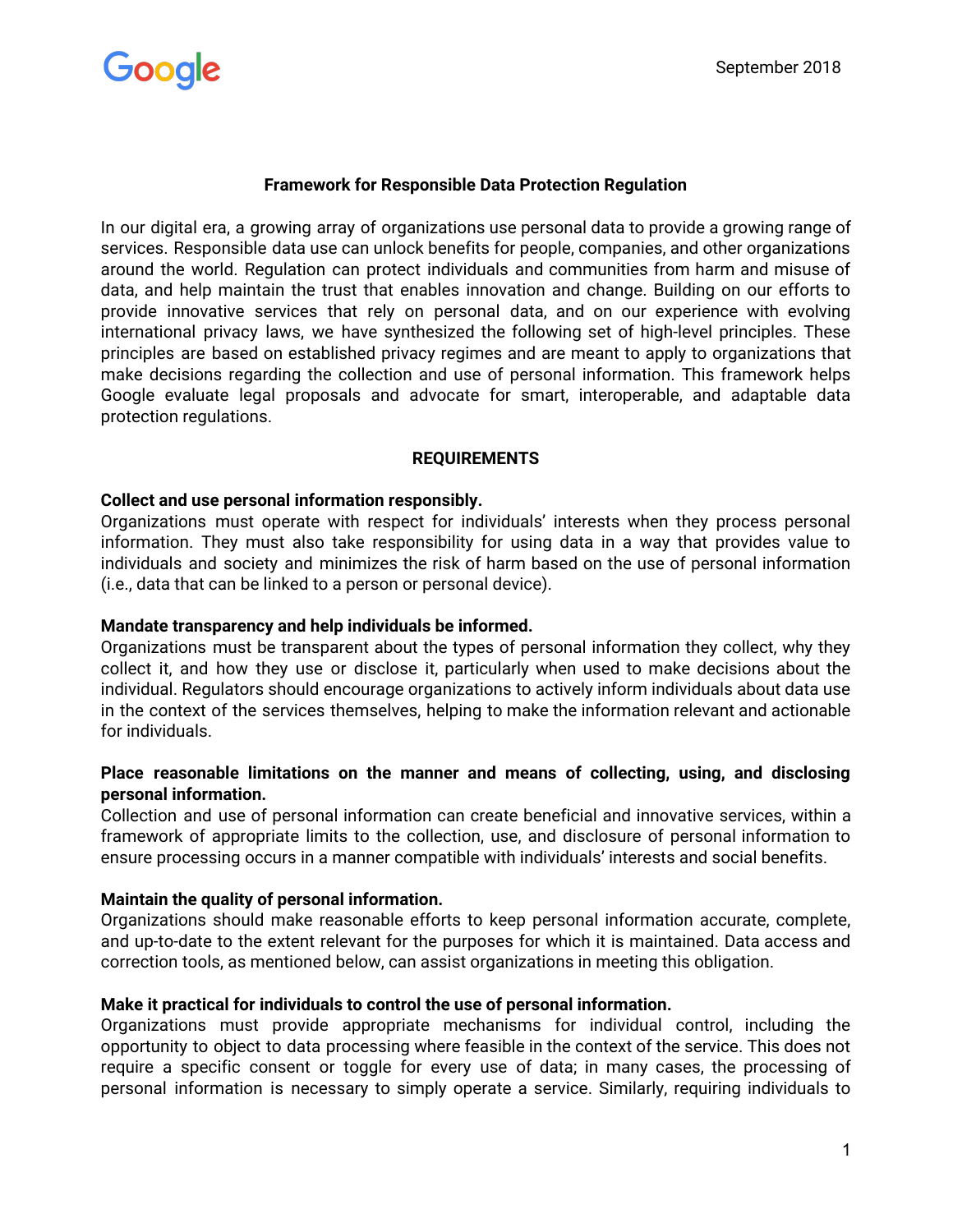

control every aspect of data processing can create a complex experience that diverts attention from the most important controls without corresponding benefits.

### **Give individuals the ability to access, correct, delete and download personal information about them.**

Individuals must have access to personal information they have provided to an organization, and where practical, have that information corrected, deleted, and made available for export in a machine-readable format. This not only empowers individuals, it also keeps the market innovative, competitive, and open to new entrants.

### **Include requirements to secure personal information.**

Organizations must implement reasonable precautions to protect personal information from loss, misuse, unauthorized access, disclosure, modification, and destruction, and should expeditiously notify individuals of security breaches that create significant risk of harm. Baseline precautions should apply to any collection of personal information, and additional measures should account for and be proportionate to the risk of harm.

## **SCOPE AND ACCOUNTABILITY**

### **Hold organizations accountable for compliance.**

Accountability can and should come in many forms. Lawmakers and regulators should set baseline requirements and enable flexibility in how to meet those requirements. Industry accountability programs and safe harbors can incentivize best practices, particularly in providing more flexible approaches to dealing with evolving technologies.

### **Focus on risk of harm to individuals and communities.**

Regulators should encourage the design of products to avoid harm to individuals and communities. Enforcement and remedies should be proportional to the potential harms involved in the violation. Innovative uses of data shouldn't be presumptively unlawful just because they are unprecedented, but organizations must account for and mitigate potential harms. This includes taking particular care with sensitive information that can pose a significant risk. To enable organizations to develop effective mitigations, regulators should be clear about what constitutes a harm.

### **Distinguish direct consumer services from enterprise services.**

Much processing of personal information is done by one company on behalf of another, where the processor lacks legal authority to make independent decisions about how to use the data or operate outside the bounds of the client's direction. Sometimes this distinction is described as "processors" versus "controllers", allowing for the efficient use of vetted, qualified vendors with minimal additional compliance costs, which is particularly important for smaller entities. Processors can look to the controller to meet certain obligations under the law, including transparency, control, and access, but processors must still meet basic programmatic and security responsibilities.